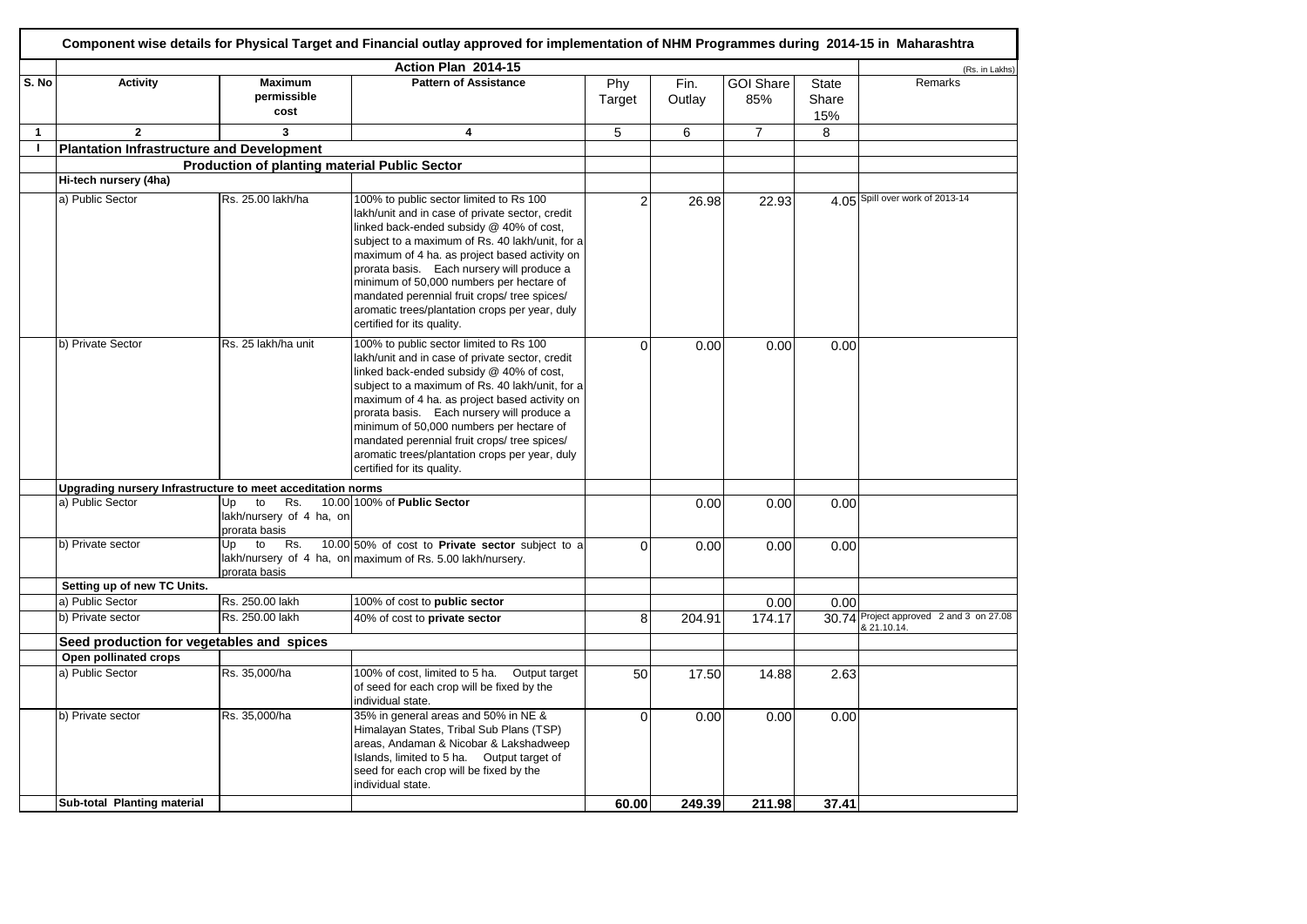| $\overline{2}$ |                                                                                      | Establishment of new gardens / Area Expansion    |                                                                                                                                                                                                                                                                                                                                                                                     |         |         |        |        |  |
|----------------|--------------------------------------------------------------------------------------|--------------------------------------------------|-------------------------------------------------------------------------------------------------------------------------------------------------------------------------------------------------------------------------------------------------------------------------------------------------------------------------------------------------------------------------------------|---------|---------|--------|--------|--|
|                |                                                                                      |                                                  | Fruit crops other than cost intensive crops using normal spacing (For a maximum                                                                                                                                                                                                                                                                                                     |         |         |        |        |  |
|                |                                                                                      | area of 4 ha per beneficiary)                    |                                                                                                                                                                                                                                                                                                                                                                                     |         |         |        |        |  |
|                | <b>Fruits - Perennials</b>                                                           |                                                  |                                                                                                                                                                                                                                                                                                                                                                                     |         |         |        |        |  |
|                | (a) Cost intensive crops                                                             |                                                  |                                                                                                                                                                                                                                                                                                                                                                                     |         |         |        |        |  |
|                |                                                                                      | Fruit crops like Grape, Kiwi, Passion fruit etc. |                                                                                                                                                                                                                                                                                                                                                                                     |         |         |        |        |  |
|                | a) Integrated package with drip Rs. 4.00 lakh/ha.<br>irrigation and trellis. (Grape) |                                                  | Maximum of Rs. 1.60 lakh/- per ha. (40% of<br>cost) for meeting the expenditure on planting<br>material and cost of material for drip<br>irrigation, trellies and INM/IPM, in 3<br>installments of 60:20:20 subject to survival<br>rate of 75% in 2 <sup>nd</sup> year and 90% in 3rd year).                                                                                        | 121.41  | 44.14   | 37.52  | 6.62   |  |
|                | b) Without integration                                                               | Rs. 1.25 lakh/ha                                 | Maximum of Rs. 0.50 lakh/ha (40% of cost) for<br>meeting the expenditure on planting material<br>and cost of INM/IPM in three installments of<br>60:20:20 subject to survival rate of 75% in 2 <sup>nd</sup><br>year and 90% in 3rd year.<br>For (a) and (b)<br>above, in the case of TSP areas, Andaman &<br>Nicobar and Lakshadweep Islands, assistance<br>will be @ 50% of cost. |         | 0.00    | 0.00   | 0.00   |  |
|                | <b>Sub Total</b>                                                                     |                                                  |                                                                                                                                                                                                                                                                                                                                                                                     | 121     | 44.14   | 37.52  | 6.62   |  |
|                | <b>Maintenance without Integration</b>                                               |                                                  |                                                                                                                                                                                                                                                                                                                                                                                     |         |         |        |        |  |
|                | 1st Year                                                                             |                                                  |                                                                                                                                                                                                                                                                                                                                                                                     | 413.30  | 41.33   | 35.13  | 6.20   |  |
|                | 2nd Year                                                                             |                                                  |                                                                                                                                                                                                                                                                                                                                                                                     | 543.13  | 49.20   | 41.82  | 7.38   |  |
|                | Sub Total maintenance                                                                |                                                  |                                                                                                                                                                                                                                                                                                                                                                                     | 956.43  | 90.53   | 76.95  | 13.58  |  |
|                | ii) Strawberry                                                                       |                                                  |                                                                                                                                                                                                                                                                                                                                                                                     |         |         |        |        |  |
|                | a) Integrated package with drip Rs. 2.80 lakh/ha<br>irrigation & mulching            |                                                  | Maximum of Rs. 1.12 lakh/ per ha. (40% of<br>cost) for meeting the expenditure on planting<br>material and cost of material for drip irrigation,<br>mulching and INM/IPM, in one installment.                                                                                                                                                                                       | 69.09   | 63.74   | 54.18  | 9.56   |  |
|                | b) Without integration                                                               | Rs. 1.25 lakh/ha                                 | Maximum of Rs. 0.50 lakh/ha (40% of cost) for<br>meeting the expenditure on planting material<br>and cost of INM/IPM one installment.<br>For (a) and (b) above, in the case of TSP<br>areas, Andaman & Nicobar and Lakshadweep<br>Islands, assistance will be @ 50% of cost.                                                                                                        |         | 0.00    | 0.00   | 0.00   |  |
|                | <b>Sub Total</b>                                                                     |                                                  |                                                                                                                                                                                                                                                                                                                                                                                     | 69.09   | 63.74   | 54.18  | 9.56   |  |
|                | v) Banana (TC)                                                                       |                                                  |                                                                                                                                                                                                                                                                                                                                                                                     |         |         |        |        |  |
|                | Integrated package with<br>a)<br>drip irrigation.                                    | Rs. 3.00 lakh/ha                                 | Maximum of Rs. 1.20 lakh/ha (40 % of cost)<br>for meeting the expenditure on planting<br>material and cost of material for drip system,<br>INM/IPM etc., in 2 installments (75:25).                                                                                                                                                                                                 | 2819.04 | 993.14  | 844.17 | 148.97 |  |
|                | b) Without integration                                                               | Rs. 1.25 lakh/ha.                                | Max. of Rs. 0.50 lakh per ha, (40% of cost) for<br>meeting the expenditure on planting material<br>and cost of INM/IPM in 2 installments<br>$(75:25)$ .<br>For (a) and (b) above, in the case of TSP<br>areas, Andaman & Nicobar and Lakshadweep<br>Islands, assistance will be @ 50% of cost in<br>2 installments (75:25).                                                         | 38.50   | 14.44   | 12.27  | 2.17   |  |
|                | <b>Sub Total</b>                                                                     |                                                  |                                                                                                                                                                                                                                                                                                                                                                                     | 2857.54 | 1007.58 | 856.44 | 151.14 |  |
|                | <b>Maintenance without Integration</b>                                               |                                                  |                                                                                                                                                                                                                                                                                                                                                                                     |         |         |        |        |  |
|                |                                                                                      |                                                  |                                                                                                                                                                                                                                                                                                                                                                                     |         |         |        |        |  |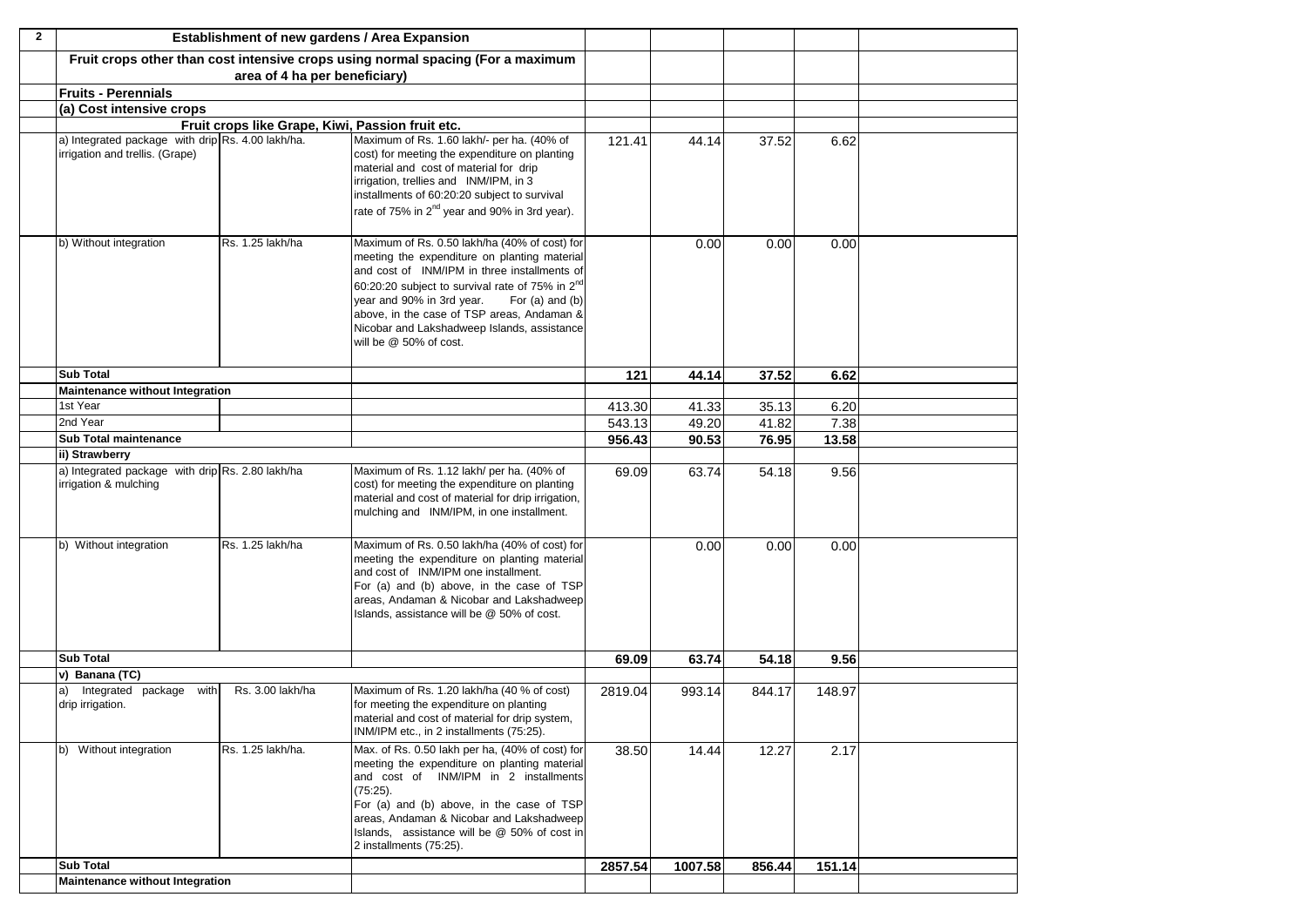| 1st Year                                                                          |                   |                                                                                                                                                                                                                                                                                                                                                              | 2084     | 206.54 | 175.56 | 30.98 |  |
|-----------------------------------------------------------------------------------|-------------------|--------------------------------------------------------------------------------------------------------------------------------------------------------------------------------------------------------------------------------------------------------------------------------------------------------------------------------------------------------------|----------|--------|--------|-------|--|
| <b>Sub Total maintenance</b>                                                      |                   |                                                                                                                                                                                                                                                                                                                                                              | 2084     | 206.54 | 175.56 | 30.98 |  |
| vii) Papaya                                                                       |                   |                                                                                                                                                                                                                                                                                                                                                              |          |        |        |       |  |
| a) Integrated package with                                                        | Rs. 2.00 lakh/ha. | Maximum of Rs. 0.80 lakh/ha (40% of the                                                                                                                                                                                                                                                                                                                      |          |        |        |       |  |
| drip irrigation.                                                                  |                   | cost) for meeting expenditure on planting<br>material, drip irrigation and cost of material for<br>INM/IPM, in 2 installments (75:25).                                                                                                                                                                                                                       | 486.83   | 106.26 | 90.32  | 15.94 |  |
| b) Without integration                                                            | Rs. 60,000/ha     | Maximum of Rs. 0.30 lakh/ha (50 % of cost)<br>for meeting the expenditure on planting<br>material and cost of INM/IPM in 2 installments<br>$(75.25)$ .<br>For (a) and (b) above, in the case of NE and<br>Himalayan States, TSP areas, Andaman &<br>and Lakshadweep<br>Nicobar<br>Islands,<br>assistance will be @ 50% of cost in 2<br>installments (75:25). |          | 0.00   | 0.00   | 0.00  |  |
| <b>Sub Total</b>                                                                  |                   |                                                                                                                                                                                                                                                                                                                                                              | 487      | 106.26 | 90.32  | 15.94 |  |
| <b>Maintenance without Integration</b>                                            |                   |                                                                                                                                                                                                                                                                                                                                                              |          |        |        |       |  |
| 1st Year                                                                          |                   |                                                                                                                                                                                                                                                                                                                                                              | 602.00   | 30.10  | 25.59  | 4.52  |  |
| <b>Sub Total maintenance</b>                                                      |                   |                                                                                                                                                                                                                                                                                                                                                              | 602.00   | 30.10  | 25.59  | 4.52  |  |
| viii) Ultra high density (Meadow orchard)                                         |                   |                                                                                                                                                                                                                                                                                                                                                              |          |        |        |       |  |
| a) Integrated package with drip<br>irrigation                                     | Rs. 2.00 lakh/ha. | Maximum of Rs. 0.80 lakh/ ha. (40% of cost)<br>for meeting the expenditure on planting<br>material and cost of material for drip system,<br>INM/IPM, and canopy management in 3<br>installments of 60:20:20 subject to survival<br>rate of 75% in 2nd year and 90% in 3 <sup>rd</sup> year).                                                                 |          | 0.00   | 0.00   | 0.00  |  |
| b) Without integration                                                            | Rs. 1.25 lakh/ha  | Maximum of Rs. 0.50 lakh/ha., (40% of cost)<br>for meeting the expenditure on planting<br>material and cost of INM/IPM in 3<br>installments.<br>For (a) and (b) above, in the case of TSP<br>areas, Andaman & Nicobar and Lakshadweep<br>Islands, assistance will be @ 50% of cost in<br>3 installments.                                                     | $\Omega$ | 0.00   | 0.00   | 0.00  |  |
| <b>Sub Total</b>                                                                  |                   |                                                                                                                                                                                                                                                                                                                                                              | $\bf{0}$ | 0.00   | 0.00   | 0.00  |  |
| <b>Maintenance without Integration</b>                                            |                   |                                                                                                                                                                                                                                                                                                                                                              |          |        |        |       |  |
| 1st Year                                                                          |                   |                                                                                                                                                                                                                                                                                                                                                              |          | 0.00   | 0.00   | 0.00  |  |
| 2nd Year                                                                          |                   |                                                                                                                                                                                                                                                                                                                                                              |          | 0.00   | 0.00   | 0.00  |  |
| ix) High density planting (mango, guava, litchi, pomegranate, apple, citrus etc). |                   |                                                                                                                                                                                                                                                                                                                                                              |          |        |        |       |  |
| a) Integrated package with drip<br>irrigation (Mango)                             | Rs. 1.50 lakh /ha | Maximum of Rs. 0.60 lakh per ha. (40% of<br>cost) for meeting the expenditure on planting<br>material, cost of drip system, INM/IPM,<br>canopy management etc., in 3 installments of<br>60:20:20 subject to survival rate of 75% in 2nd<br>year and 90% in 3 <sup>rd</sup> year).                                                                            | 37.60    | 5.14   | 4.37   | 0.77  |  |
| a) Integrated package with drip<br>irrigation-Guava                               | Rs. 1.50 lakh /ha | Maximum of Rs. 0.60 lakh per ha. (40% of<br>cost) for meeting the expenditure on planting<br>material, cost of drip system, INM/IPM,<br>canopy management etc., in 3 installments of<br>60:20:20 subject to survival rate of 75% in 2nd<br>year and 90% in 3 <sup>rd</sup> year).                                                                            | 60       | 14.92  | 12.68  | 2.24  |  |
| <b>Sub Total integrated</b>                                                       |                   |                                                                                                                                                                                                                                                                                                                                                              | 97.75    | 20.06  | 17.05  | 3.01  |  |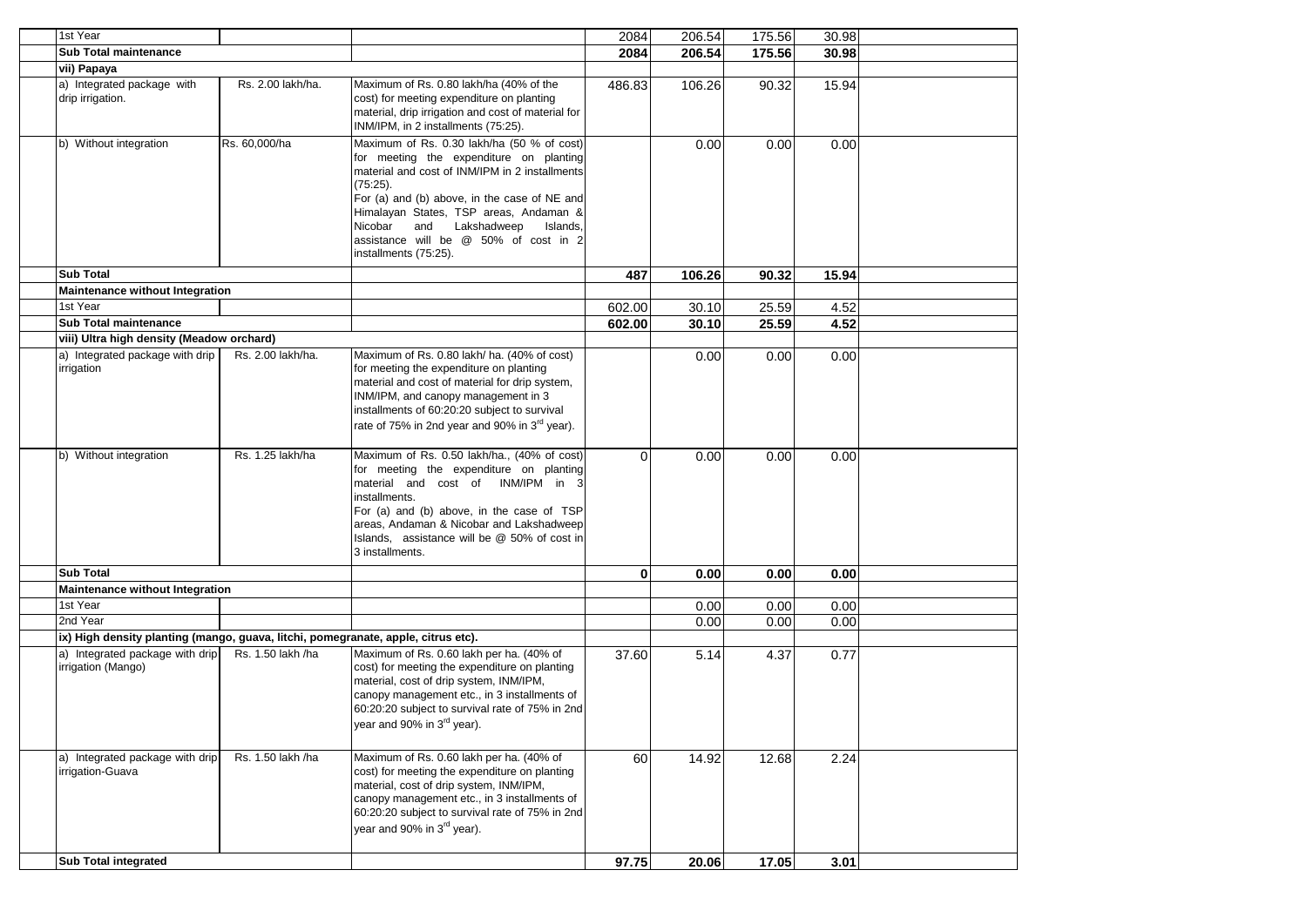|                | b) Without Integration. (Mango) Rs. 1.00 lakh/ha.                                                                                                            |                      | Maximum of Rs. 0.40 lakh/ha (40% of the<br>cost) for meeting the expenditure on planting<br>material and cost of INM/IPM in 3<br>installments (60:20:20).<br>For (a) and (b) above, in the case of TSP<br>areas, Andaman & Nicobar and Lakshadweep<br>Islands, assistance will be @ 50% of cost in 3<br>installments of 60:20:20 subject to survival<br>rate of 75% in 2nd year and 90% in 3rd year) |              | 0.00    | 0.00    | 0.00   |                                                                   |
|----------------|--------------------------------------------------------------------------------------------------------------------------------------------------------------|----------------------|------------------------------------------------------------------------------------------------------------------------------------------------------------------------------------------------------------------------------------------------------------------------------------------------------------------------------------------------------------------------------------------------------|--------------|---------|---------|--------|-------------------------------------------------------------------|
|                |                                                                                                                                                              |                      |                                                                                                                                                                                                                                                                                                                                                                                                      |              |         |         |        |                                                                   |
|                | Sub Total without integrated                                                                                                                                 |                      |                                                                                                                                                                                                                                                                                                                                                                                                      | $\mathbf{0}$ | 0.00    | 0.00    | 0.00   |                                                                   |
|                | Maintenance without Integration                                                                                                                              |                      |                                                                                                                                                                                                                                                                                                                                                                                                      |              |         |         |        |                                                                   |
|                | 1st Year                                                                                                                                                     |                      |                                                                                                                                                                                                                                                                                                                                                                                                      |              | 0.00    | 0.00    | 0.00   |                                                                   |
|                | Mango                                                                                                                                                        |                      |                                                                                                                                                                                                                                                                                                                                                                                                      | 29.97        | 1.48    | 1.26    | 0.22   |                                                                   |
|                | Guava                                                                                                                                                        |                      |                                                                                                                                                                                                                                                                                                                                                                                                      | 45.90        | 2.88    | 2.45    | 0.43   |                                                                   |
|                | Sub Total maintenance 1st year HD                                                                                                                            |                      |                                                                                                                                                                                                                                                                                                                                                                                                      | 75.87        | 4.36    | 3.71    | 0.65   |                                                                   |
|                | 2nd Year                                                                                                                                                     |                      |                                                                                                                                                                                                                                                                                                                                                                                                      |              | 0.00    | 0.00    | 0.00   |                                                                   |
|                | Mango                                                                                                                                                        |                      |                                                                                                                                                                                                                                                                                                                                                                                                      | 22.80        | 0.94    | 0.80    | 0.14   |                                                                   |
|                | Guava                                                                                                                                                        |                      |                                                                                                                                                                                                                                                                                                                                                                                                      | 29.00        | 1.82    | 1.55    | 0.27   |                                                                   |
|                | Sub Total maintenance 2nd year HD                                                                                                                            |                      |                                                                                                                                                                                                                                                                                                                                                                                                      | 51.80        | 2.76    | 2.35    | 0.41   |                                                                   |
| $\mathbf{3}$   | Flowers (For a maximum of 2 ha per beneficiary)                                                                                                              |                      |                                                                                                                                                                                                                                                                                                                                                                                                      |              |         |         |        |                                                                   |
|                | <b>Cut flowers</b>                                                                                                                                           |                      |                                                                                                                                                                                                                                                                                                                                                                                                      |              |         |         |        |                                                                   |
|                | Small & Marginal Farmers                                                                                                                                     | Rs. 1.00 lakh/ha     | 40% of cost                                                                                                                                                                                                                                                                                                                                                                                          | 84.23        | 9.32    | 7.92    | 1.40   |                                                                   |
|                | Other farmers                                                                                                                                                | do                   | 25% of the cost                                                                                                                                                                                                                                                                                                                                                                                      | 25.80        | 6.45    | 5.48    | 0.97   |                                                                   |
|                | <b>Bulbulous flowers</b>                                                                                                                                     |                      |                                                                                                                                                                                                                                                                                                                                                                                                      |              |         |         |        |                                                                   |
|                | Small & Marginal Farmers                                                                                                                                     | Rs. 1.50 lakh/ha     | 40 % of the cost                                                                                                                                                                                                                                                                                                                                                                                     | 59.46        | 32.74   | 27.83   | 4.91   |                                                                   |
|                | Other farmers                                                                                                                                                | do                   | 25% of cost                                                                                                                                                                                                                                                                                                                                                                                          | 35.46        | 12.89   | 10.96   | 1.93   |                                                                   |
|                | <b>Loose Flowers</b>                                                                                                                                         |                      |                                                                                                                                                                                                                                                                                                                                                                                                      |              |         |         |        |                                                                   |
|                | Small & Marginal Farmers                                                                                                                                     | Rs. 40,000/ha        | 40% of cost                                                                                                                                                                                                                                                                                                                                                                                          | 199.22       | 28.90   | 24.57   | 4.34   |                                                                   |
|                | Other farmers                                                                                                                                                | do                   | 25% of cost                                                                                                                                                                                                                                                                                                                                                                                          | 125.84       | 15.53   | 13.20   | 2.33   |                                                                   |
|                | <b>Sub-total flowers</b>                                                                                                                                     |                      |                                                                                                                                                                                                                                                                                                                                                                                                      | 530.01       | 105.83  | 89.96   | 15.87  |                                                                   |
| $\overline{4}$ | Spices (For a maximum area of 4 ha per beneficiary)                                                                                                          |                      |                                                                                                                                                                                                                                                                                                                                                                                                      |              |         |         |        |                                                                   |
|                | Seed spice and Rhizomatic<br>spices                                                                                                                          | Rs.30,000/ha         | Maximum of Rs. 12,000/- per ha. (40% of<br>cost) for meeting the expenditure on planting<br>material and cost of material for INM/IPM etc).                                                                                                                                                                                                                                                          | 895.32       | 101.81  | 86.54   | 15.27  |                                                                   |
|                | Sub-total spices                                                                                                                                             |                      |                                                                                                                                                                                                                                                                                                                                                                                                      | 895.32       | 101.81  | 86.54   | 15.27  |                                                                   |
|                | <b>Grand Total Area Expansion</b>                                                                                                                            |                      |                                                                                                                                                                                                                                                                                                                                                                                                      | 5057.95      | 1449.42 | 1232.00 | 217.41 |                                                                   |
|                | <b>Grand Total Maintenance</b>                                                                                                                               |                      |                                                                                                                                                                                                                                                                                                                                                                                                      | 3770.10      | 334.29  | 284.15  | 50.14  |                                                                   |
|                | <b>Mushrooms</b>                                                                                                                                             |                      |                                                                                                                                                                                                                                                                                                                                                                                                      |              |         |         |        |                                                                   |
|                | <b>Production unit</b>                                                                                                                                       |                      |                                                                                                                                                                                                                                                                                                                                                                                                      |              |         |         |        |                                                                   |
|                | <b>Public Sector</b>                                                                                                                                         | Rs. 20.00 lakh/ unit | 100% of the cost.                                                                                                                                                                                                                                                                                                                                                                                    | 1.0          | 20.00   | 17.00   | 3.00   |                                                                   |
|                | <b>Private Sector</b>                                                                                                                                        | Rs. 20.00 lakh/ unit | 40% of cost for private sector, for meeting the<br>expenditure on infrastructure, as credit linked<br>back ended subsidy.                                                                                                                                                                                                                                                                            | 2.0          | 6.73    | 5.72    | 1.01   |                                                                   |
|                | Sub-total mushrooms                                                                                                                                          |                      |                                                                                                                                                                                                                                                                                                                                                                                                      | 3.00         | 26.73   | 22.72   | 4.01   |                                                                   |
| 5              | Rejuvenation/replacement of<br>senile plantation including<br>Canopy management. Mango                                                                       | Rs. 40,000/ha        | 50% of the total cost subject to a maximum of<br>Rs. 20,000/ha limited to two ha per<br>beneficiary.                                                                                                                                                                                                                                                                                                 | 2590.80      | 312.69  | 265.79  |        | 46.90 Lump sum. To be implemented as<br>per guidelines circulated |
|                | Sub-total                                                                                                                                                    |                      |                                                                                                                                                                                                                                                                                                                                                                                                      | 2590.80      | 312.69  | 265.79  | 46.90  |                                                                   |
|                | <b>Creation of Water resources</b>                                                                                                                           |                      |                                                                                                                                                                                                                                                                                                                                                                                                      |              |         |         |        |                                                                   |
|                | <b>Community tanks</b>                                                                                                                                       |                      |                                                                                                                                                                                                                                                                                                                                                                                                      |              |         |         |        |                                                                   |
|                | i) Community tanks/on farm ponds/on farm water reservoirs with use of plastic/RCC<br>lining - (10 ha. of command area, with pond size of 100m x 100m x 3m) - |                      |                                                                                                                                                                                                                                                                                                                                                                                                      |              |         |         |        |                                                                   |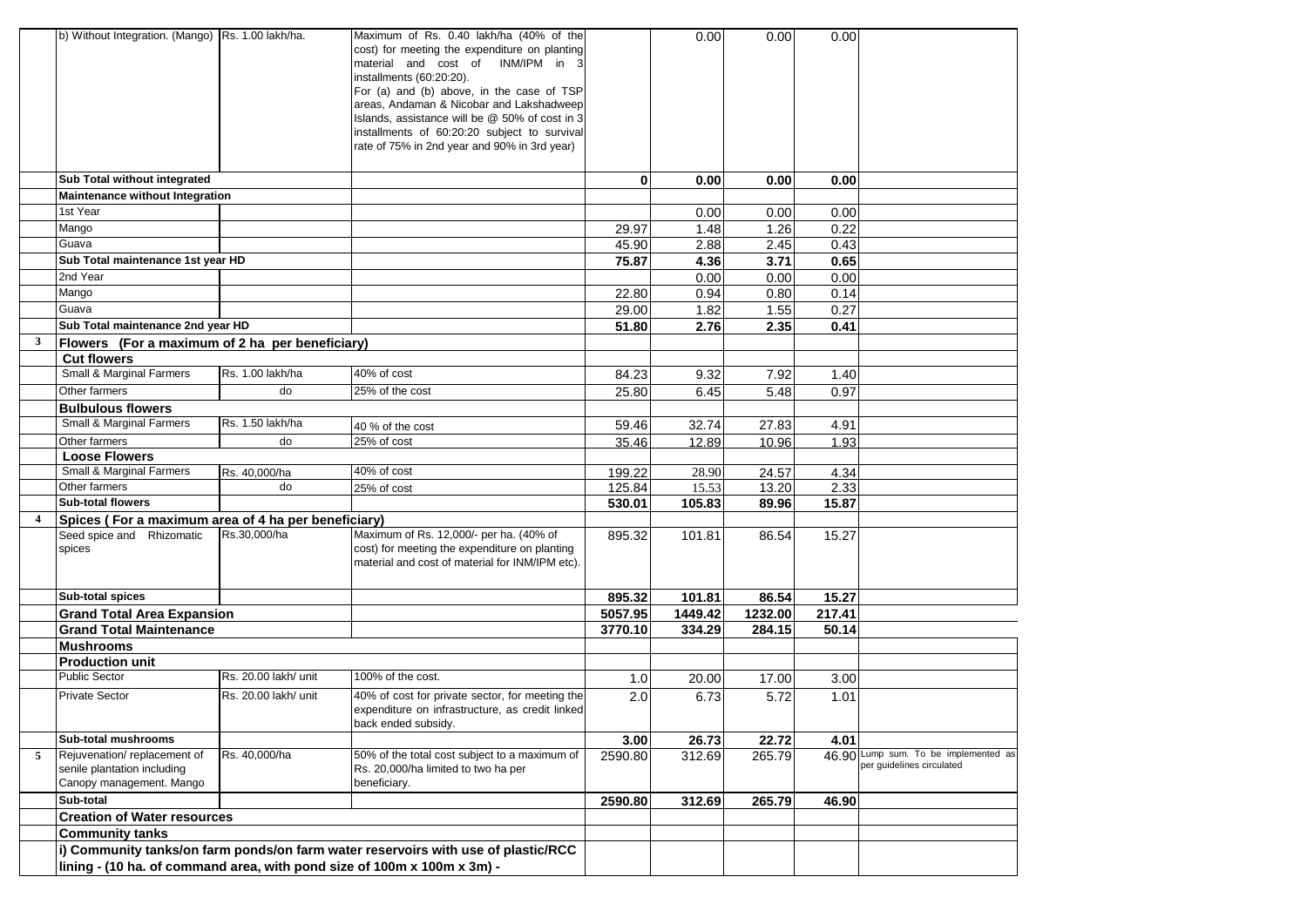|   | lining                                                                                                       |                                  | Community tanks/on farm ponds/on farm water reservoirs with use of plastic/RCC            |         |         |         |        |                                                                                                             |
|---|--------------------------------------------------------------------------------------------------------------|----------------------------------|-------------------------------------------------------------------------------------------|---------|---------|---------|--------|-------------------------------------------------------------------------------------------------------------|
|   | Plain areas                                                                                                  | Rs. 20.00 lakh in plain          | 100% of cost for 10 ha command                                                            | 1032    | 2229.39 | 1894.98 |        | 334.41 Lump sum                                                                                             |
|   | Hilly areas.                                                                                                 | areas<br>areas.                  | Rs. 25 lakh/ unit for Hilly 100% of cost for 10 ha command                                |         | 0.00    | 0.00    | 0.00   |                                                                                                             |
|   |                                                                                                              |                                  | ii) Water harvesting system for individuals- for storage of water in 20mx20mx3m           |         |         |         |        |                                                                                                             |
|   | Plain areas                                                                                                  | areas and                        | Rs. 1.50 lakh/unit in plain 50% of cost. Maintenance to be ensured by<br>the beneficiary. | 25      | 12.42   | 10.56   |        | 1.9 Lump sum                                                                                                |
|   | Hilly areas.                                                                                                 | areas                            | Rs. 1.80 lakh/unit in hilly 50% of cost. Maintenance to be ensured by<br>the beneficiary. |         | 0.00    | 0.00    | 0.00   |                                                                                                             |
|   | Sub-total                                                                                                    |                                  |                                                                                           |         |         | 1905.54 |        |                                                                                                             |
| 5 |                                                                                                              |                                  |                                                                                           | 1057    | 2241.81 |         | 336.27 |                                                                                                             |
|   |                                                                                                              | <b>Protected cultivation</b>     |                                                                                           |         |         |         |        |                                                                                                             |
|   | a) Green House structure<br>Fan & Pad system                                                                 | area 500 Sq. m)                  | Rs. 1650/Sq.m (up to 50% of cost for a maximum area of 4000 sq.<br>m per beneficiary.     |         | 0.00    | 0.00    |        | 0.00 Minutes of SLEC meeting to be<br>submitted along with details of<br>beneficiareis, locaiton,<br>etc to |
|   | Fan & Pad system                                                                                             | Sq.m up to 1008 Sqm)             | Rs. 1465/Sq. m (>500 50% of cost for a maximum area of 4000 sq.<br>m per beneficiary.     |         | 0.00    | 0.00    | 0.00   |                                                                                                             |
|   | Fan & Pad system                                                                                             | Sq. m up to 2080 Sq.m)           | Rs. 1420/Sq. m (>1008 50% of cost for a maximum area of 4000 sq.<br>m per beneficiary.    | 0.10    | 7.06    | 6.00    | 1.06   |                                                                                                             |
|   | Fan & Pad system                                                                                             | Sq. m upto 4000 Sq.m)            | Rs. 1400/Sq. m (>2080 50% of cost for a maximum area of 4000 sq.<br>m per beneficiary.    |         | 0.00    | 0.00    | 0.00   |                                                                                                             |
|   | (b) Naturally ventilated system                                                                              |                                  |                                                                                           |         |         |         |        |                                                                                                             |
|   | (i) Tubular structur                                                                                         | Rs.1060/Sq.m                     | 50% of the cost limited to 4000 Sq.m per<br>beneficiary.                                  | 69.08   | 3661.10 | 3111.93 | 549.16 |                                                                                                             |
|   | c) Plastic Mulching                                                                                          |                                  |                                                                                           |         |         |         |        |                                                                                                             |
|   | <b>Plastic Mulching</b>                                                                                      | Rs. 32,000/ha                    | 50% of the total cost limited to 2 ha per<br>beneficiary.                                 | 1229.70 | 175.17  | 148.89  | 26.28  |                                                                                                             |
|   | <b>Plastic Mulching</b>                                                                                      | Rs. 36,800/ha for hilly<br>areas | 50% of the total cost limited to 2 ha per<br>beneficiary.                                 |         | 0.00    | 0.00    | 0.00   |                                                                                                             |
|   | d) Shade Net House                                                                                           |                                  |                                                                                           |         |         |         |        |                                                                                                             |
|   | i) Tubular structure                                                                                         | Rs. 710/Sq.m                     | 50% of cost limited to 4000 Sq.m per<br>beneficiary.                                      | 51.51   | 1828.70 | 1554.40 |        | 274.31 Lump sum. Spill over work of 2013-14                                                                 |
|   | e) Anti Bird/Anti Hail Nets                                                                                  | Rs.35/- per Sq.m                 | 50% of cost limited to 5000 Sq.m per<br>beneficiary.                                      | 9.34    | 16.34   | 13.89   | 2.45   |                                                                                                             |
|   | f) Cost of planting material &<br>cultivation of high value<br>vegetables grown in poly<br>house             | Rs.140/Sq. m                     | 50% of cost limited to 4000 Sq.m per<br>beneficiary.                                      | 22.39   | 156.73  | 133.22  |        | 23.51 Lump sum. Spill over work of 2013-14                                                                  |
|   | g) Cost of planting material &<br>cultivation of Orchid &<br>Anthurium under poly<br>house/shade net house.  | Rs. 700/Sq.m                     | 50% of cost limited to 4000 Sq. m per<br>beneficiary.                                     | 18.26   | 639.25  | 543.37  | 95.89  |                                                                                                             |
|   | h) Cost of planting material &<br>cultivation of Carnation &<br>Gerbera under poly<br>house/shade net house. | Rs. 610/Sq.m                     | 50% of cost limited to 4000 Sq. m per<br>beneficiary.                                     | 6.30    | 173.94  | 147.85  |        | 26.09 Lump sum. Spill over work of 2013-14                                                                  |
|   | i) Cost of planting material &<br>cultivation of Rose and lilum<br>under poly house/shade net<br>house       | Rs. 426/Sq.m                     | 50% of cost limited to 4000 Sq. m per<br>beneficiary.                                     | 1.00    | 19.30   | 16.41   | 2.90   |                                                                                                             |
|   | Sub-total protected cultivation                                                                              |                                  |                                                                                           | 1407.68 | 6677.59 | 5675.95 | 1002   |                                                                                                             |
| 6 | Promotion of Integrated Nutrient Management(INM)/ Integrated Pest Management<br>(IPM)                        |                                  |                                                                                           |         |         |         |        |                                                                                                             |
|   | Disease forecasting unit (PSUs) Rs. 6.00 lakh/unit                                                           |                                  | 100 % of costs.                                                                           |         |         | 0.00    |        | 0.00 Lump sum                                                                                               |
|   | Bio control lab                                                                                              |                                  |                                                                                           |         |         |         |        |                                                                                                             |
|   | a) Public Sector                                                                                             | Rs. 90.00 lakh/unit              | 100% to Public sector                                                                     | 0       | 0.00    | 0.0     | 0.0    |                                                                                                             |
|   | b) Private Sector                                                                                            | Rs. 90.00 lakh/unit              | 50% to private sector.                                                                    |         |         | 0.00    | 0.00   |                                                                                                             |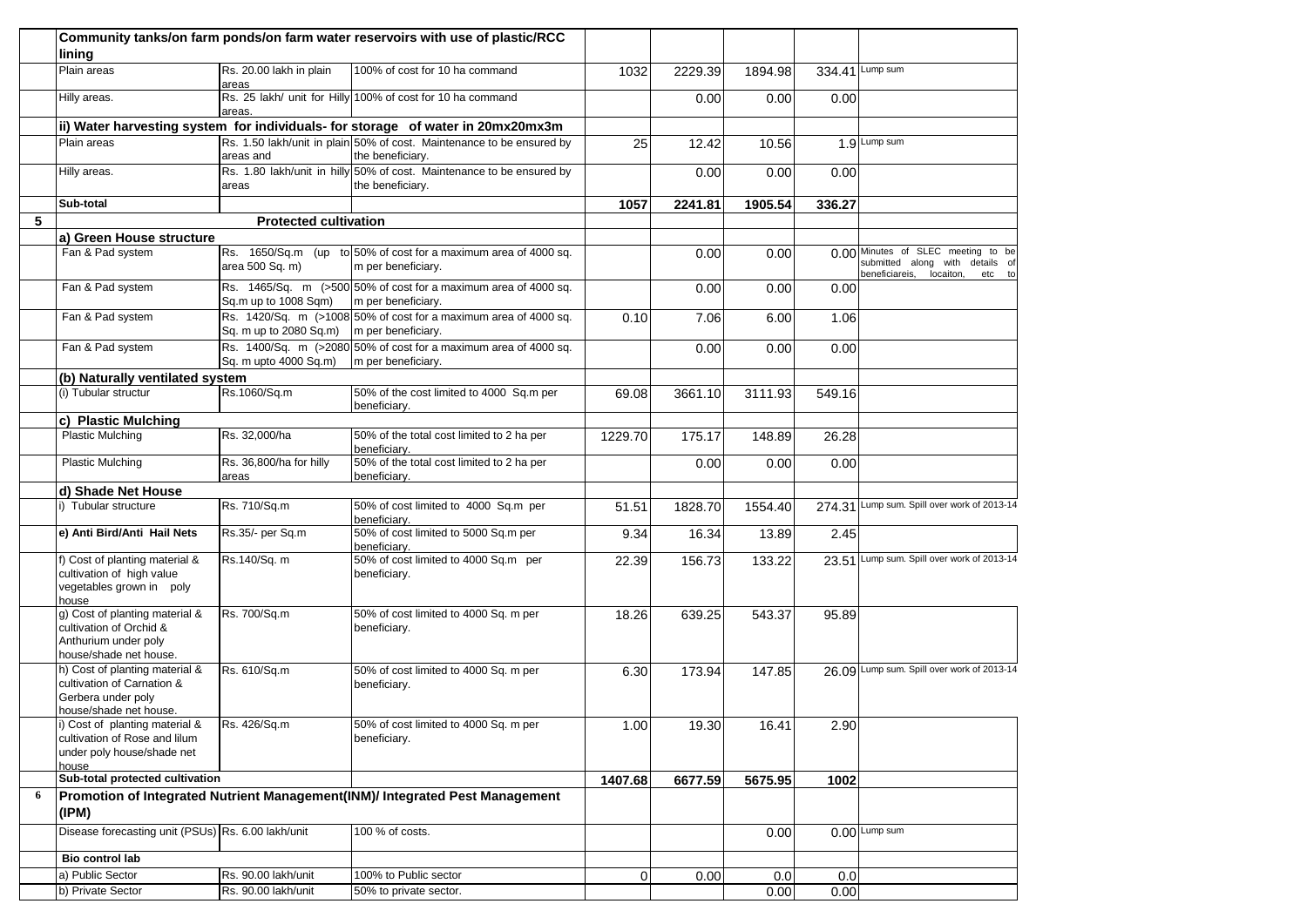|                | <b>Plant Health Clinic</b>                                  |                               |                                                                                              |                |        |        |      |                                                                          |
|----------------|-------------------------------------------------------------|-------------------------------|----------------------------------------------------------------------------------------------|----------------|--------|--------|------|--------------------------------------------------------------------------|
|                | a) Public Sector                                            | Rs. 25.00 lakhs/unit          | 100% to Public sector                                                                        |                |        | 0.00   |      | 0.00 Minutes of SLEC meeting to be                                       |
|                |                                                             |                               |                                                                                              |                |        |        |      | submitted along with details of<br>beneficiareis,<br>locaiton,<br>etc to |
|                |                                                             |                               |                                                                                              |                |        |        |      | facilitate release of funds.                                             |
|                | b) Private Sector                                           | Rs. 25.00 lakhs/unit          | 50% to private sector.                                                                       | $\overline{2}$ | 15.00  | 12.75  | 2.3  |                                                                          |
|                | Leaf /Tissue analysis lab                                   |                               |                                                                                              |                |        |        |      |                                                                          |
|                | a) Public Sector                                            | Rs. 25.00 lakhs/unit          | 100% to Public sector                                                                        | 1              | 15.00  | 12.75  | 2.25 |                                                                          |
|                | b) Private Sector                                           | Rs. 25.00 lakhs/unit          | 50% to private sector.                                                                       |                |        | 0.00   |      | 0.00 Lump sum                                                            |
|                | Sub-total INM / IPM                                         |                               |                                                                                              | 3              | 30.00  | 25.50  | 4.50 |                                                                          |
| $\overline{7}$ | <b>Adoption Organic Farming</b>                             |                               |                                                                                              |                |        |        |      |                                                                          |
|                | (i) Adoption of Organic Farming. Rs. 20,000/ha              |                               | 50% of cost limited to Rs.10000/ha for a                                                     |                |        | 0.00   |      | 0.00 Project to be submitted                                             |
|                | 1st Year (ha)                                               |                               | maximum area of 4 ha. per beneficiary,<br>spread over a period of 3 years involving an       |                |        |        |      |                                                                          |
|                |                                                             |                               | assistance of Rs.4000/- in first year and                                                    |                |        |        |      |                                                                          |
|                |                                                             |                               | Rs.3000/- each in second & third year. The                                                   |                |        |        |      |                                                                          |
|                |                                                             |                               | programme to be linked with certification.                                                   |                |        |        |      |                                                                          |
|                |                                                             |                               |                                                                                              |                |        |        |      |                                                                          |
|                | (ii) Organic Certification (no)                             |                               |                                                                                              |                |        |        |      |                                                                          |
|                | 1st Year (ha)                                               | Project based                 | Rs. 5 lakh for a cluster of 50 ha which will                                                 |                |        | 0.00   |      | 0.00 Project to be submitted                                             |
|                |                                                             |                               | include Rs.1.50 lakh in first year, Rs. 1.50                                                 |                |        |        |      |                                                                          |
|                |                                                             |                               | lakh in second year and Rs. 2.00 lakh in third<br>year.                                      |                |        |        |      |                                                                          |
|                |                                                             |                               |                                                                                              |                |        |        |      |                                                                          |
|                | 2nd Year                                                    | Project based                 | Rs. 5 lakh for a cluster of 50 ha which will<br>include Rs.1.50 lakh in first year, Rs. 1.50 |                | 0.00   | 0.00   | 0.00 |                                                                          |
|                |                                                             |                               | lakh in second year and Rs. 2.00 lakh in third                                               |                |        |        |      |                                                                          |
|                |                                                             |                               | year.                                                                                        |                |        |        |      |                                                                          |
|                | 3rd Year                                                    | Project based                 | Rs. 5 lakh for a cluster of 50 ha which will                                                 |                | 0.00   | 0.00   | 0.00 |                                                                          |
|                |                                                             |                               | include Rs.1.50 lakh in first year, Rs. 1.50                                                 |                |        |        |      |                                                                          |
|                |                                                             |                               | lakh in second year and Rs. 2.00 lakh in third                                               |                |        |        |      |                                                                          |
|                | iii) Vermi compost Units /organic input production unit     |                               | year.                                                                                        |                |        |        |      |                                                                          |
|                | i) Vermi compost Units                                      | Rs.1,00,000/ unit for         | 50% of cost conforming to the size of the unit                                               | $\overline{2}$ | 0.60   | 0.51   |      | 0.09 Designs para meter of HDPE beds                                     |
|                |                                                             | permanent structure and       | of 30'x8'x2.5' dimension of permanent                                                        |                |        |        |      | will conformer to BIS standards (IS<br>15907:2010)                       |
|                |                                                             |                               | Rs. 16,000/unit for HDPE structure to be administered on pro-rata basis.                     |                |        |        |      |                                                                          |
|                |                                                             | Vermibed.                     | 50% of cost conforming to the size of 96 cft                                                 |                |        |        |      |                                                                          |
|                |                                                             |                               | (12'x4'x2') and IS 15907:2010 to be<br>administered on pro-rata basis.                       |                |        |        |      |                                                                          |
|                |                                                             |                               |                                                                                              |                |        |        |      |                                                                          |
|                |                                                             |                               |                                                                                              |                |        |        |      |                                                                          |
|                | ii) Vermibeds                                               | do                            | do                                                                                           |                | 0.00   | 0.00   | 0.00 |                                                                          |
|                | Sub-total                                                   |                               |                                                                                              | 2.00           | 0.60   | 0.51   | 0.09 |                                                                          |
|                | <b>Certification for Good</b>                               | Rs. 10,000/ha                 | 50% of the cost for maximum of                                                               |                | 0.00   | 0.00   | 0.00 |                                                                          |
|                | Agricultural Practices (GAP),                               |                               | 4ha/beneficiary.                                                                             |                |        |        |      |                                                                          |
|                | Including infrastructure                                    |                               |                                                                                              |                |        |        |      |                                                                          |
|                | <b>Centre of Excellence for</b>                             | Rs.1000.00 lakh/ centre       | 100% of cost to public sector. This can be                                                   | 4              |        | 530.65 |      | 93.64 Project approved as on 3.09.14. 50%                                |
|                | Horticulture/Technical                                      |                               | established through bi-lateral co-operation                                                  |                | 624.29 |        |      | Release                                                                  |
|                | <b>Collaboration/Bilateral</b>                              |                               | also.                                                                                        |                |        |        |      |                                                                          |
| 8              | Pollination support through beekeeping                      |                               |                                                                                              |                |        |        |      |                                                                          |
|                | Production of nucleus stock<br>(Public sector)              | Rs. 20.00 lakh                | 100% of the cost.                                                                            |                | 0.00   | 0.00   | 0.00 |                                                                          |
|                | Production of bee colonies by Rs. 10.00 lakh<br>bee breeder |                               | 40% of cost for producing min. of 2000<br>colonies / year                                    | 12             | 3.08   | 2.62   |      | 0.46 Lump sum. Spill over work of 2013-14                                |
|                | Honey bee colony                                            | Rs.2000/colony of 8<br>frames | 40% of cost limited to 50 colonies /<br>beneficiary.                                         | 505            | 3.75   | 3.19   | 0.56 |                                                                          |
|                | Hives                                                       | Rs 2000/ per hive.            | 40% of cost limited to 50 colonies /                                                         | 465            | 3.61   | 3.07   | 0.54 |                                                                          |
|                |                                                             |                               | beneficiary.                                                                                 |                |        |        |      |                                                                          |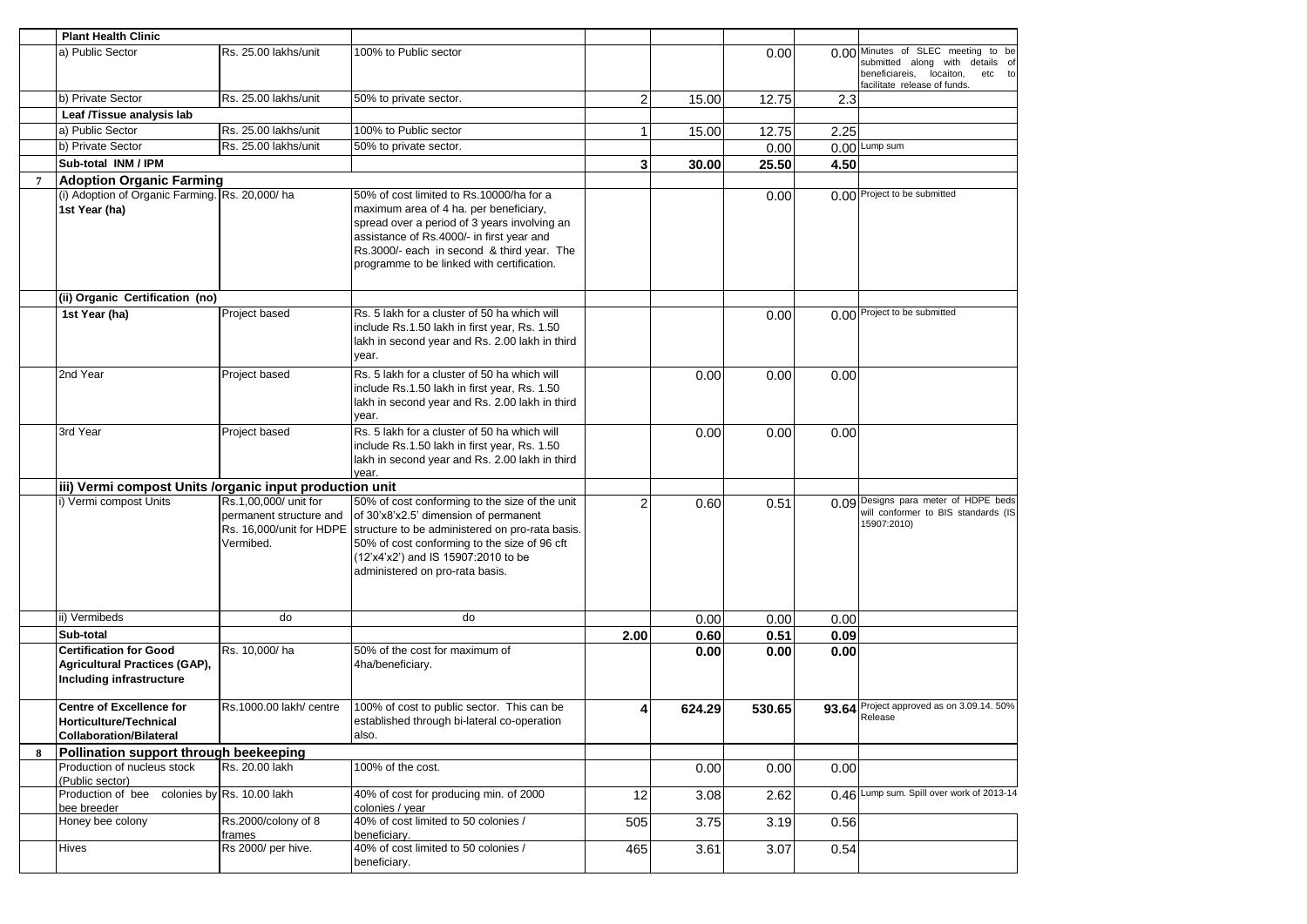|   | Equipment including honey<br>extractor (4 frame), food grade<br>container (30 kg), net, etc.                                     | Rs. 20,000/set     | 40% of the cost limited to one set per<br>beneficiary.                                                                                                                                                                                                              | -1   | 0.08    | 0.07   | 0.01   |                                                                                                           |
|---|----------------------------------------------------------------------------------------------------------------------------------|--------------------|---------------------------------------------------------------------------------------------------------------------------------------------------------------------------------------------------------------------------------------------------------------------|------|---------|--------|--------|-----------------------------------------------------------------------------------------------------------|
|   | Sub-total                                                                                                                        |                    |                                                                                                                                                                                                                                                                     | 485  | 10.52   | 8.94   | 1.58   |                                                                                                           |
| 9 | <b>Horticulture Mechanization</b>                                                                                                |                    |                                                                                                                                                                                                                                                                     |      |         |        |        |                                                                                                           |
|   | i) Tractor (upto 20 PTO HP)                                                                                                      | 3.00 lakh/unit     | 25% of cost, subject to a maximum of Rs.<br>0.75 lakh/unit for general category farmers,<br>and in the case if SC, ST, Small & Marginal<br>famers, women farmers and beneficiaries in<br>NE states, 35% of cost, subject to a maximum<br>of Rs. 1.00 lakh per unit. | 386  | 268.84  | 228.51 | 40.33  |                                                                                                           |
|   | ii) Power Tiller                                                                                                                 |                    |                                                                                                                                                                                                                                                                     |      |         |        |        |                                                                                                           |
|   | a) Power tiller (below 8 BHP)                                                                                                    | 1.00 lakh per unit | Subject to a maximum of Rs.0.40 lakh/unit for<br>general category farmers, and in the case if<br>SC, ST, Small & Marginal farmers, women<br>farmers and beneficiaries in NE states,<br>subject of a maximum of Rs. 0.50 lakh/unit.                                  | 121  | 48.40   | 41.14  | 7.26   |                                                                                                           |
|   | b) Power tiller (8 BHP & above)                                                                                                  | 1.50 lakh per unit | Subject to a maximum of Rs.0.60 lakh/unit for<br>general category farmers, and in the case if<br>SC, ST, Small & Marginal farmers, women<br>farmers and beneficiaries in NE states,<br>subject of a maximum of Rs. 0.75 lakh/unit.                                  | 171  | 102.60  | 87.21  | 15.39  |                                                                                                           |
|   | Tractor/Power tiller (below 20 BHP) driven equipments                                                                            |                    |                                                                                                                                                                                                                                                                     |      |         |        |        |                                                                                                           |
|   | a) Land Development, tillage<br>and seed bed preparation<br>equipments                                                           | 0.30 lakh per unit | Subject to a maximum of Rs.0.12 lakh/unit for<br>general category farmers, and in the case if<br>SC, ST, Small & Marginal farmers, women<br>farmers and beneficiaries in NE states.<br>subject of a maximum of Rs. 0.15 lakh/unit.                                  | 3365 | 403.80  | 343.23 |        | 60.57 In lieu of Power Machines (upto<br>20BHP) including small farm tractor<br>with rotavator/ equipment |
|   | b) Sowing, planting reaping and<br>digging equipments                                                                            | 0.30 lakh per unit | Subject to a maximum of Rs.0.12 lakh/unit for<br>general category farmers, and in the case if<br>SC, ST, Small & Marginal farmers, women<br>farmers and beneficiaries in NE states,<br>subject of a maximum of Rs. 0.15 lakh/unit.                                  | 2444 | 293.28  | 249.29 | 43.99  |                                                                                                           |
|   | c) Plastic mulch laying machine                                                                                                  | 0.70 lakh per unit | Subject to a maximum of Rs.0.28 lakh/unit for<br>general category farmers, and in the case if<br>SC, ST, Small & Marginal farmers, women<br>farmers and beneficiaries in NE states,<br>subject of a maximum of Rs. 0.35 lakh/unit.                                  | -1   | 0.28    | 0.24   | 0.04   |                                                                                                           |
|   | iv) Self-propelled Horticulture<br>Machinery                                                                                     | 2.50 lakh per unit | Subject to a maximum of Rs. 1.00 lakh/unit for<br>general category farmers, and in the case if<br>SC, ST, Small & Marginal farmers, women<br>farmers and beneficiaries in NE states,<br>subject of a maximum of Rs. 1.25 lakh/unit.                                 | 83   | 10.04   | 8.53   | 1.51   |                                                                                                           |
|   | Plant Protection equipments<br>Knapsack<br>(Power<br>sprayer/power operated Taiwan<br>sprayer (16 lts Capcity))                  | 0.20 lakh per unit | Subject to a maximum of Rs.0.08 lakh/unit for<br>general category farmers, and in the case if<br>SC, ST, Small & Marginal farmers, women<br>farmers and beneficiaries in NE states,<br>subject of a maximum of Rs. 0.10 lakh/unit                                   | 164  | 13.12   | 11.15  | 1.97   |                                                                                                           |
|   | v) Import of new machines & Rs. 50.00 lakh per unit<br>tools for horticulture<br>for<br>demonstration purpose (Public<br>sector) |                    | 100% of the total cost.                                                                                                                                                                                                                                             |      | 0.00    | 0.00   |        | 0.00 Project to be submitted                                                                              |
|   | Sub-total                                                                                                                        |                    |                                                                                                                                                                                                                                                                     | 6735 | 1140.36 | 969.31 | 171.05 |                                                                                                           |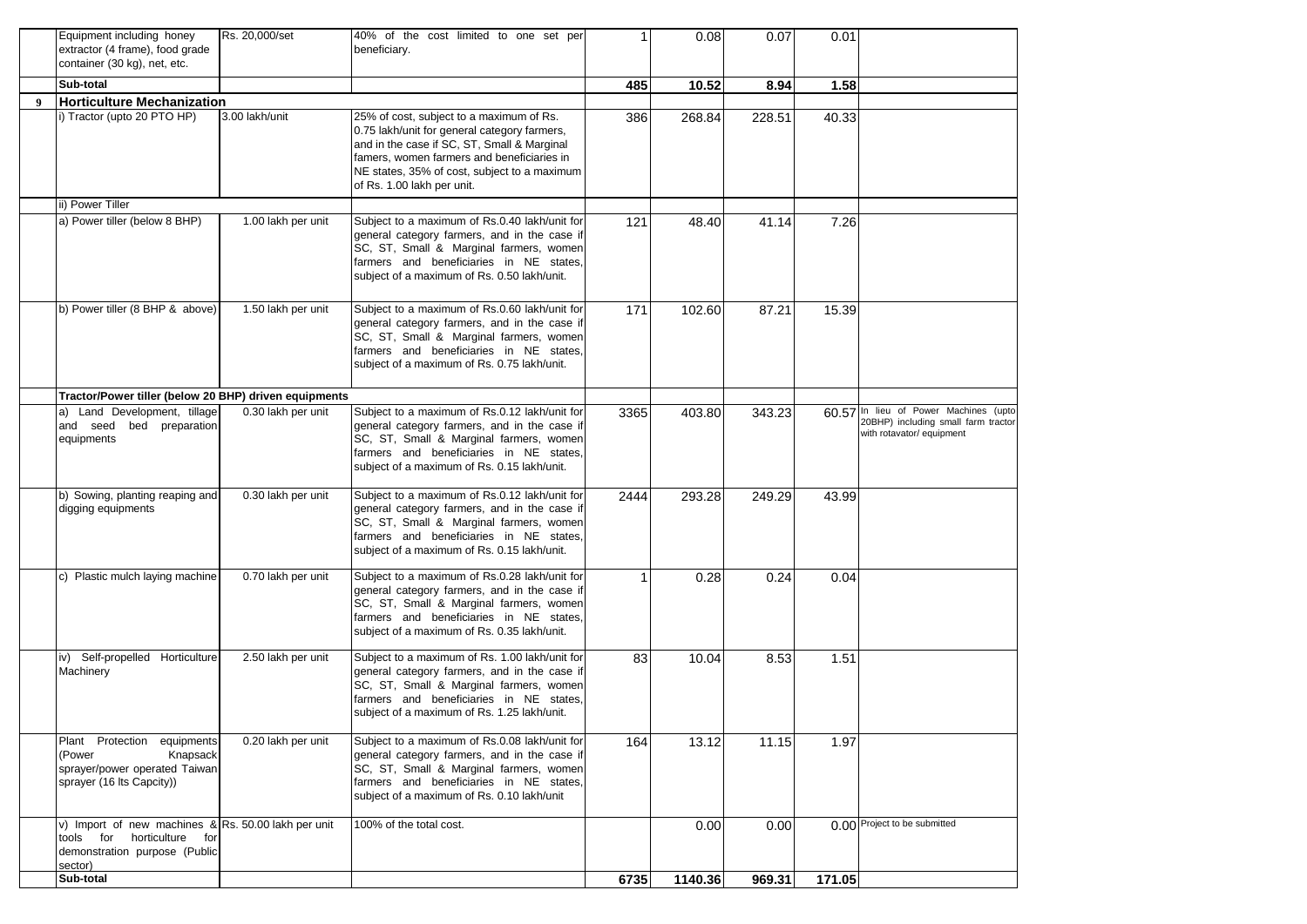|    | <b>Technology Dissemination</b><br>through demonstration/ Front<br><b>Line Demonstration (FLD)</b>                                                                               | Rs. 25.00 lakh                                                                     | 75 % of cost in farmers' field and 100% of cost<br>in farms belonging to Public Sector, SAUs etc.<br>No change                                               |      | 0.00   | 0.00   |       | 0.00 Project to be submitted                                                                                                              |
|----|----------------------------------------------------------------------------------------------------------------------------------------------------------------------------------|------------------------------------------------------------------------------------|--------------------------------------------------------------------------------------------------------------------------------------------------------------|------|--------|--------|-------|-------------------------------------------------------------------------------------------------------------------------------------------|
| 10 | Human Resource Development (HRD)                                                                                                                                                 |                                                                                    |                                                                                                                                                              |      |        |        |       |                                                                                                                                           |
|    |                                                                                                                                                                                  | <b>Training of farmers</b>                                                         |                                                                                                                                                              |      |        |        |       |                                                                                                                                           |
|    | Within the State                                                                                                                                                                 | Rs. 1000/day per farmer<br>including transport                                     | 100% of the cost.                                                                                                                                            | 4616 | 46.16  | 39.24  | 6.92  |                                                                                                                                           |
|    | Outside the state                                                                                                                                                                | Project based as per<br>actual.                                                    | 100% of the cost.                                                                                                                                            | 10   | 1.00   | 0.85   |       | 0.15 Project to be submitted                                                                                                              |
|    |                                                                                                                                                                                  | (e) Exposure visit of farmers                                                      |                                                                                                                                                              |      |        |        |       |                                                                                                                                           |
|    | <b>Outside the State</b>                                                                                                                                                         | Project based as per<br>actual.                                                    | 100% of the cost.                                                                                                                                            | 90   | 1.20   | 1.02   |       | 0.18 Project to be submitted                                                                                                              |
|    | Outside India                                                                                                                                                                    |                                                                                    | Rs. 4.00 lakh / participant Project Based. 100% of air/rail travel cost.                                                                                     |      | 0.00   | 0.00   | 0.00  |                                                                                                                                           |
|    |                                                                                                                                                                                  |                                                                                    | Training / study tour of technical staff/ field functionaries                                                                                                |      |        |        |       |                                                                                                                                           |
|    | Within the State                                                                                                                                                                 | Rs.300/day per<br>participant plus TA/DA,<br>as admissible                         | 100% of the cost.                                                                                                                                            | 150  | 0.14   | 0.12   | 0.02  |                                                                                                                                           |
|    | Study tour to progressive<br>States/ units (group of<br>minimum 5 participants)                                                                                                  | Rs.800/day per<br>participant plus TA/DA,<br>as admissible                         | 100% of the cost.                                                                                                                                            | 20   | 0.80   | 0.68   | 0.12  |                                                                                                                                           |
|    | Outside India                                                                                                                                                                    |                                                                                    | Rs. 6.00 lakh / participant 100% of the cost on actual basis.                                                                                                |      | 0.00   | 0.00   |       | 0.00 Project to be submitted                                                                                                              |
|    | Sub-total                                                                                                                                                                        |                                                                                    |                                                                                                                                                              | 4886 | 49.30  | 41.91  | 7.40  |                                                                                                                                           |
| 11 |                                                                                                                                                                                  | <b>INTEGRATED POST HARVEST MANAGEMENT</b>                                          |                                                                                                                                                              |      |        |        |       |                                                                                                                                           |
|    | Pack house / On farm<br>collection & storage unit                                                                                                                                | Rs. 4.00 lakh/unit with<br>size of 9Mx6M                                           | 50% of the capital cost.                                                                                                                                     | 336  | 538.58 | 457.79 |       | 80.79 Minutes of SLEC meeting to be<br>submitted along with details of<br>beneficiareis, locaiton, etc to<br>facilitate release of funds. |
|    | Integrated pack house with<br>facilities for conveyer belt,<br>sorting, grading units, washing,<br>drying and weighing.                                                          | Rs. 50.00 lakh per unit<br>with size of 9Mx18M                                     | Credit linked back-ended subsidy @ 35% of<br>the cost of project in general areas and 50%<br>of cost in case Hilly & Scheduled areas, per<br>beneficiary.    |      | 0.00   | 0.00   | 0.00  |                                                                                                                                           |
|    | Pre-cooling unit                                                                                                                                                                 | Rs. 25.00 lakh / unit with<br>capacity of<br>6MT.                                  | Credit linked back-ended subsidy @ 35% of<br>the cost of project in general areas and 50%<br>of cost in case Hilly & Scheduled areas, per<br>beneficiary.    | 1    | 3.75   | 3.19   | 0.56  |                                                                                                                                           |
|    |                                                                                                                                                                                  | Cold Storage (Construction, Expansion and Modernisation)                           |                                                                                                                                                              |      |        |        |       |                                                                                                                                           |
|    | i) Cold storage units Type 1 -<br>basic mezzanine structure with 5,000 MT capacity)<br>large chamber (of >250 MT)<br>type with single temperature<br>zone                        | Rs. 8,000/MT, (max                                                                 | Credit linked back-ended subsidy @ 35% of<br>the cost of project in general areas and 50%<br>of cost in case Hilly & Scheduled areas, per<br>beneficiary.    | 6    | 277.01 | 235.46 | 41.55 |                                                                                                                                           |
|    | ii) Cold Storage Unit Type 2-<br>PEB structure for multiple<br>temperature and product use,<br>more than 6 chambers (of $<$ 250<br>MT) and basic material handling<br>equipment. | Rs. 10,000/MT, (max<br>5,000 MT capacity)                                          | Credit linked back-ended subsidy @ 35% of<br>the cost of project in general areas and 50%<br>of cost in case Hilly & Scheduled areas, per<br>beneficiary.    |      | 0.00   | 0.00   |       | 0.00 Spill over work of 2013-14. Project<br>to be submitted (@3810 MT)                                                                    |
|    | Refer vans/ containers (general Rs. 26.00 lakh for 9 MT<br>areas)                                                                                                                | (NHM & HMNEH), and<br>prorata basis for lesser<br>capacity, but not below 4<br>MT. | Credit linked back-ended subsidy @ 35% of<br>the cost of project in general areas and 50%<br>of cost in case of Hilly & Scheduled areas, per<br>beneficiary. |      | 0.00   | 0.00   |       | 0.00 Project to be submitted                                                                                                              |
|    | Ripening chamber<br>project in general areas                                                                                                                                     | Rs. 1.00 lakh/MT.                                                                  | -do-                                                                                                                                                         | 19   | 257.47 | 218.85 |       | 38.62 Project approved on 21.10.14. Spill<br>over work of 2013-14.                                                                        |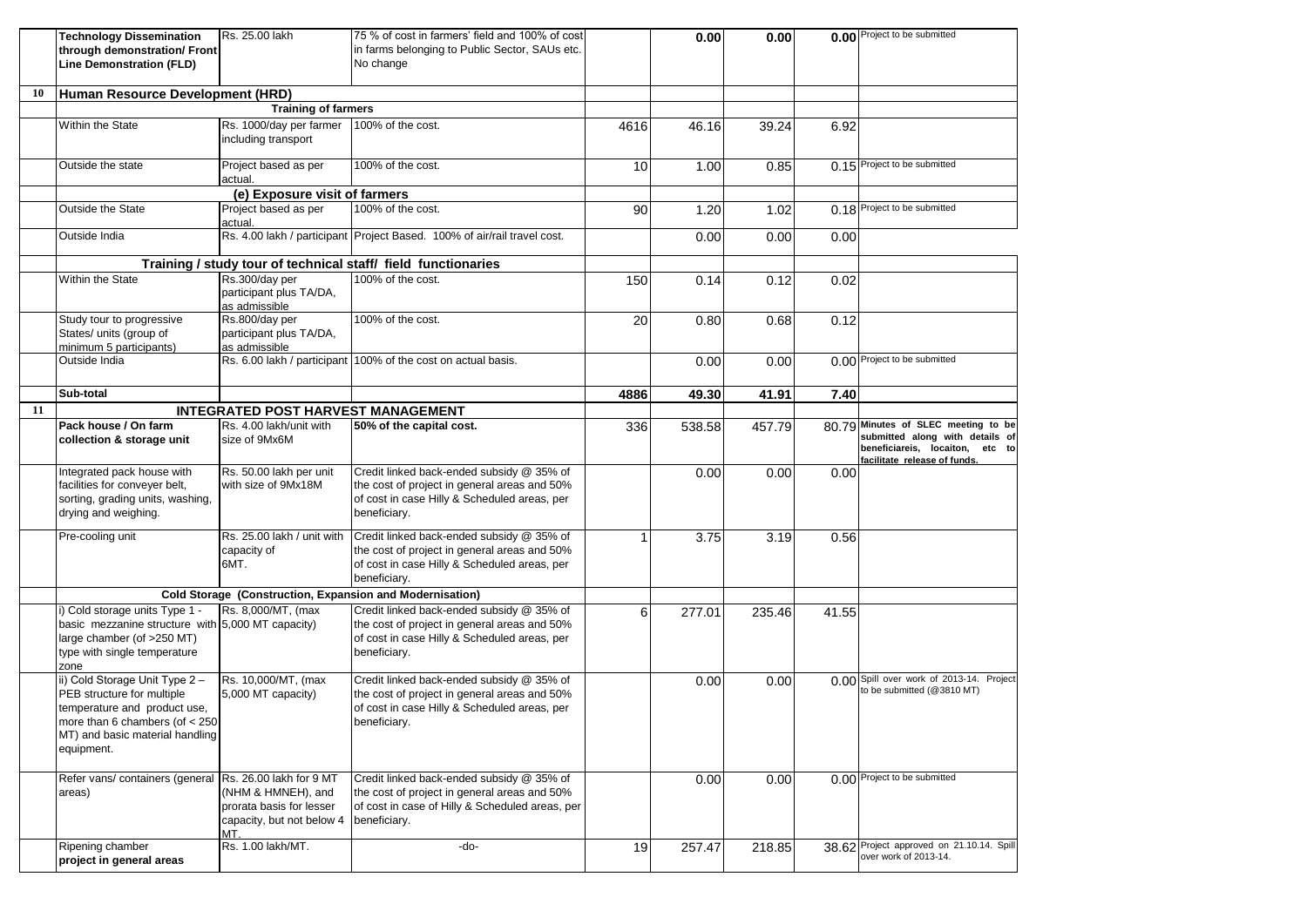|    | Evaporative / low energy<br>cool chamber (8 MT)                                                                                                                                    | Rs. 5.00 lakh/unit                                                                                                  | 50% of the total cost.                                                                                                                                                       |             | 0.00    | 0.0     |        | 0.0 Minutes of SLEC meeting to be<br>submitted along with details of<br>beneficiareis, locaiton,<br>etc to                                    |
|----|------------------------------------------------------------------------------------------------------------------------------------------------------------------------------------|---------------------------------------------------------------------------------------------------------------------|------------------------------------------------------------------------------------------------------------------------------------------------------------------------------|-------------|---------|---------|--------|-----------------------------------------------------------------------------------------------------------------------------------------------|
|    |                                                                                                                                                                                    |                                                                                                                     |                                                                                                                                                                              |             |         |         |        | facilitate release of funds.                                                                                                                  |
|    | Primary/ Mobile / Minimal<br>processing unit                                                                                                                                       | Rs. 25.00 lakh/unit.                                                                                                | Credit linked back-ended subsidy @ 40% of<br>the capital cost of project in general areas and<br>55% in case of Hilly & Scheduled areas, per<br>beneficiarv.                 | 198         | 466.41  | 396.45  |        | 69.96 Spill over work of 2013-14. Project to<br>be submitted                                                                                  |
|    | <b>Refrigerated Transport</b><br>vehicles.                                                                                                                                         | Rs. 26.00 lakh/unit.                                                                                                | Credit linked back-ended subsidy @ 40% of<br>the capital cost of project in general areas and<br>55% in case of Hilly & Scheduled areas, per<br>beneficiary.                 |             | 4.27    | 3.63    |        | 0.64 Project to be submitted                                                                                                                  |
|    | Low cost onion storage<br>structure (25 MT)                                                                                                                                        | Rs. 1.75 lakh/per unit                                                                                              | 50% of the total cost.                                                                                                                                                       | 694         | 439.16  | 373.29  |        | 65.87 Minutes of SLEC meeting to be<br>submitted along with details of<br>beneficiareis, locaiton,<br>etc to<br>facilitate release of funds.  |
|    | Integrated Cold Chain supply<br>System                                                                                                                                             | Project Based. Project<br>should comprise of<br>minimum two<br>components listed under beneficiary.                 | Credit linked back-ended subsidy @ 35% of<br>the cost of project in general areas and 50%<br>of cost in case Hilly & Scheduled areas, per                                    | 18          | 1314.43 | 1117.27 |        | 197.16 Minutes of SLEC meeting to be<br>submitted along with details of<br>beneficiareis, locaiton,<br>etc to<br>facilitate release of funds. |
|    | Sub-total                                                                                                                                                                          |                                                                                                                     |                                                                                                                                                                              | 1273        | 3301.08 | 2805.92 | 495.16 |                                                                                                                                               |
| 12 |                                                                                                                                                                                    |                                                                                                                     | ESTABLISHMENT OF MARKETING INFRASTRUCTURE FOR HORTICULTURAL                                                                                                                  |             |         |         |        |                                                                                                                                               |
|    | Terminal markets                                                                                                                                                                   | Rs. 150.00 crore/ project                                                                                           | 25% to 40% (limited to Rs.50.00 crore) as<br>Public-Private Partnership mode through<br>competitive bidding, in accordance with<br>operational guidelines issued separately. |             |         | 0.00    | 0.00   |                                                                                                                                               |
|    | Rural Markets/ Apni<br>mandies/Direct markets                                                                                                                                      | Rs. 25.00 lakh                                                                                                      | Credit linked back-ended subsidy @ 40% of<br>the capital cost of project in general areas and<br>55% in case of Hilly & Scheduled areas, per<br>beneficiary.                 |             |         | 0.00    |        | 0.00 Project to be submitted                                                                                                                  |
|    | Sub-total                                                                                                                                                                          |                                                                                                                     |                                                                                                                                                                              | 0.00        | 0.00    | 0.00    | 0.00   |                                                                                                                                               |
|    | <b>Functional Infrastructure for:</b>                                                                                                                                              |                                                                                                                     |                                                                                                                                                                              |             |         |         |        |                                                                                                                                               |
|    | Collection, sorting/ grading,<br>packing units etc.                                                                                                                                | Rs.15.00 lakh                                                                                                       | Credit linked back-ended subsidy @ 40% of<br>the capital cost of project in general areas and<br>55 % in case of Hilly & Scheduled areas, per<br>beneficiary.                | 2.00        | 10.07   | 8.56    | 1.51   |                                                                                                                                               |
|    | Sub-total                                                                                                                                                                          |                                                                                                                     |                                                                                                                                                                              | 2.00        | 10.07   | 8.56    | 1.51   |                                                                                                                                               |
|    | <b>SPECIAL INTERVENTIONS</b>                                                                                                                                                       |                                                                                                                     |                                                                                                                                                                              |             |         |         |        |                                                                                                                                               |
|    | Innovative interventions not<br>covered under any GOI<br>schemes                                                                                                                   | 10% of outlay                                                                                                       | 50% of cost, based on project proposal.                                                                                                                                      |             |         | 0.00    |        | 0.00 Project to be submitted                                                                                                                  |
|    | Tackling of emergent<br>/unforeseen requirements of<br><b>SHMs</b>                                                                                                                 | Rs.20.00 lakh                                                                                                       | 50% of cost, based on project proposal.                                                                                                                                      |             | 0.00    | 0.00    | 0.00   |                                                                                                                                               |
|    | Sub-total                                                                                                                                                                          |                                                                                                                     |                                                                                                                                                                              | 0.00        | 0.00    | 0.00    | 0.00   |                                                                                                                                               |
| 13 |                                                                                                                                                                                    | <b>Mission Management</b>                                                                                           |                                                                                                                                                                              |             |         |         |        |                                                                                                                                               |
|    | State & Districts Mission Offices 5% of total annual<br>and implementing agencies for<br>administrative expenses,<br>project, preparation,<br>computerization, contingency<br>etc. | expenditure on the basis<br>of appraised needs to<br>State Horticulture Mission<br>(SHM) / implementing<br>Agencies | 100% assistance.                                                                                                                                                             |             | 859.76  | 730.80  | 128.96 |                                                                                                                                               |
|    | Institutional Strengthening,<br>hire/purchase of vehicles,<br>hardware/software                                                                                                    | Project based                                                                                                       | 100% assistance.                                                                                                                                                             | $\mathbf 1$ | 0.95    | 0.81    |        | 0.14 Project to be submitted                                                                                                                  |
|    | Seminars, conferences, workshops, exhibitions, Kisan<br>Mela, horticulture shows, honey festivals etc.                                                                             |                                                                                                                     |                                                                                                                                                                              |             |         |         |        | Minutes of SLEC meeting to be<br>submitted along with details of<br>beneficiareis, locaiton, etc to<br>facilitate release of funds.           |
|    | International level                                                                                                                                                                | Rs. 7.50 lakh per event.                                                                                            | 100% of cost per event of 4 days, on pro rata<br>basis.                                                                                                                      |             | 0.00    | 0.00    | 0.00   |                                                                                                                                               |
|    | National level                                                                                                                                                                     | Rs. 5.00 lakh per event.                                                                                            | 100% of cost per event of two days.                                                                                                                                          |             | 0.00    | 0.00    | 0.00   |                                                                                                                                               |